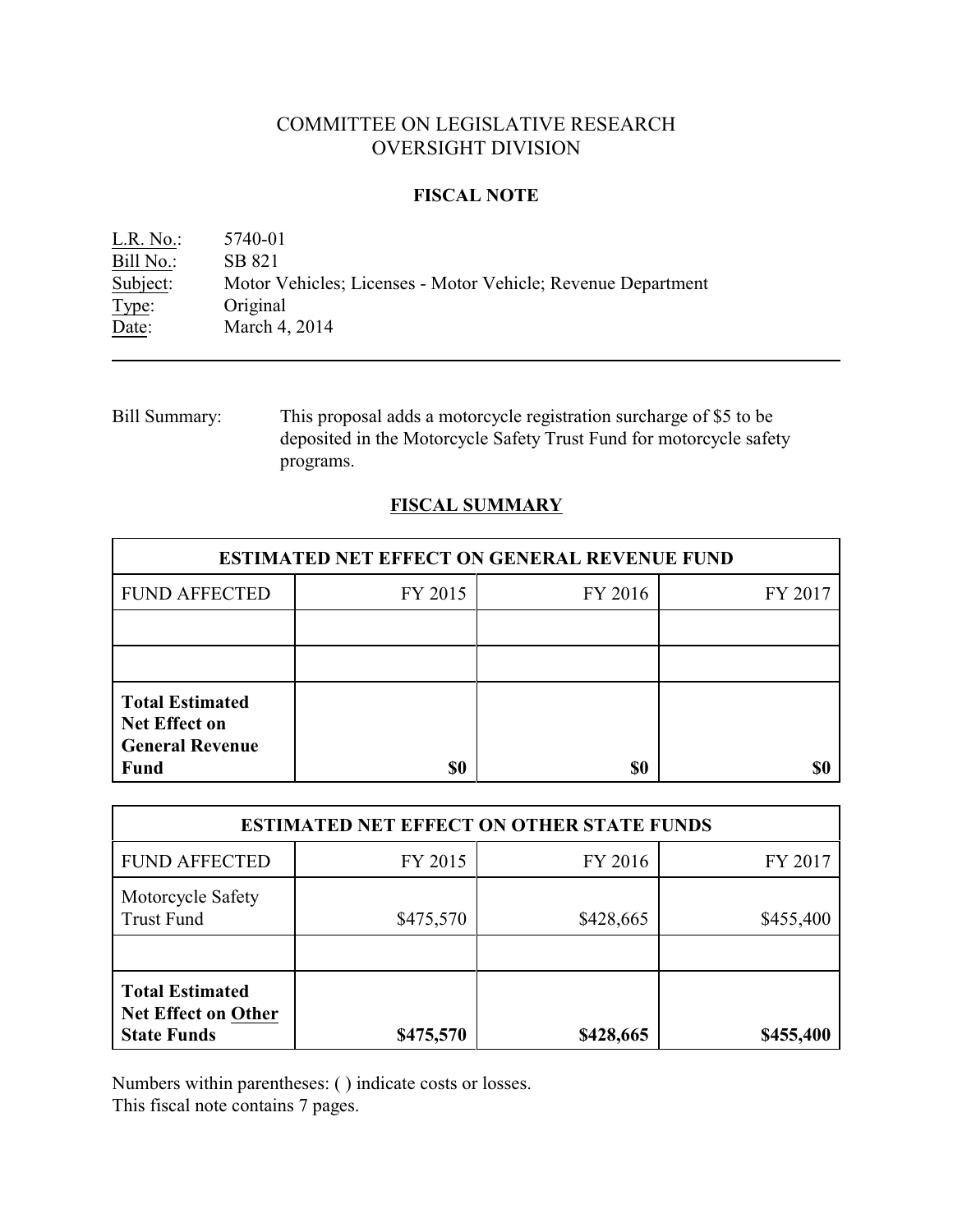L.R. No. 5740-01 Bill No. SB 821 Page 2 of 7 March 4, 2014

| <b>ESTIMATED NET EFFECT ON FEDERAL FUNDS</b>                               |         |         |         |  |
|----------------------------------------------------------------------------|---------|---------|---------|--|
| <b>FUND AFFECTED</b>                                                       | FY 2015 | FY 2016 | FY 2017 |  |
|                                                                            |         |         |         |  |
|                                                                            |         |         |         |  |
| <b>Total Estimated</b><br><b>Net Effect on All</b><br><b>Federal Funds</b> | \$0     | \$0     |         |  |

| <b>ESTIMATED NET EFFECT ON FULL TIME EQUIVALENT (FTE)</b>    |         |         |         |  |
|--------------------------------------------------------------|---------|---------|---------|--|
| <b>FUND AFFECTED</b>                                         | FY 2015 | FY 2016 | FY 2017 |  |
|                                                              |         |         |         |  |
|                                                              |         |         |         |  |
| <b>Total Estimated</b><br><b>Net Effect on</b><br><b>FTE</b> |         |         |         |  |

 $\boxtimes$  Estimated Total Net Effect on All funds expected to exceed \$100,000 savings or (cost).

 $\Box$  Estimated Net Effect on General Revenue Fund expected to exceed \$100,000 (cost).

| <b>ESTIMATED NET EFFECT ON LOCAL FUNDS</b> |         |         |       |
|--------------------------------------------|---------|---------|-------|
| <b>FUND AFFECTED</b>                       | FY 2015 | FY 2016 | FY 20 |
| <b>Local Government</b>                    | \$0     | \$0     | \$0   |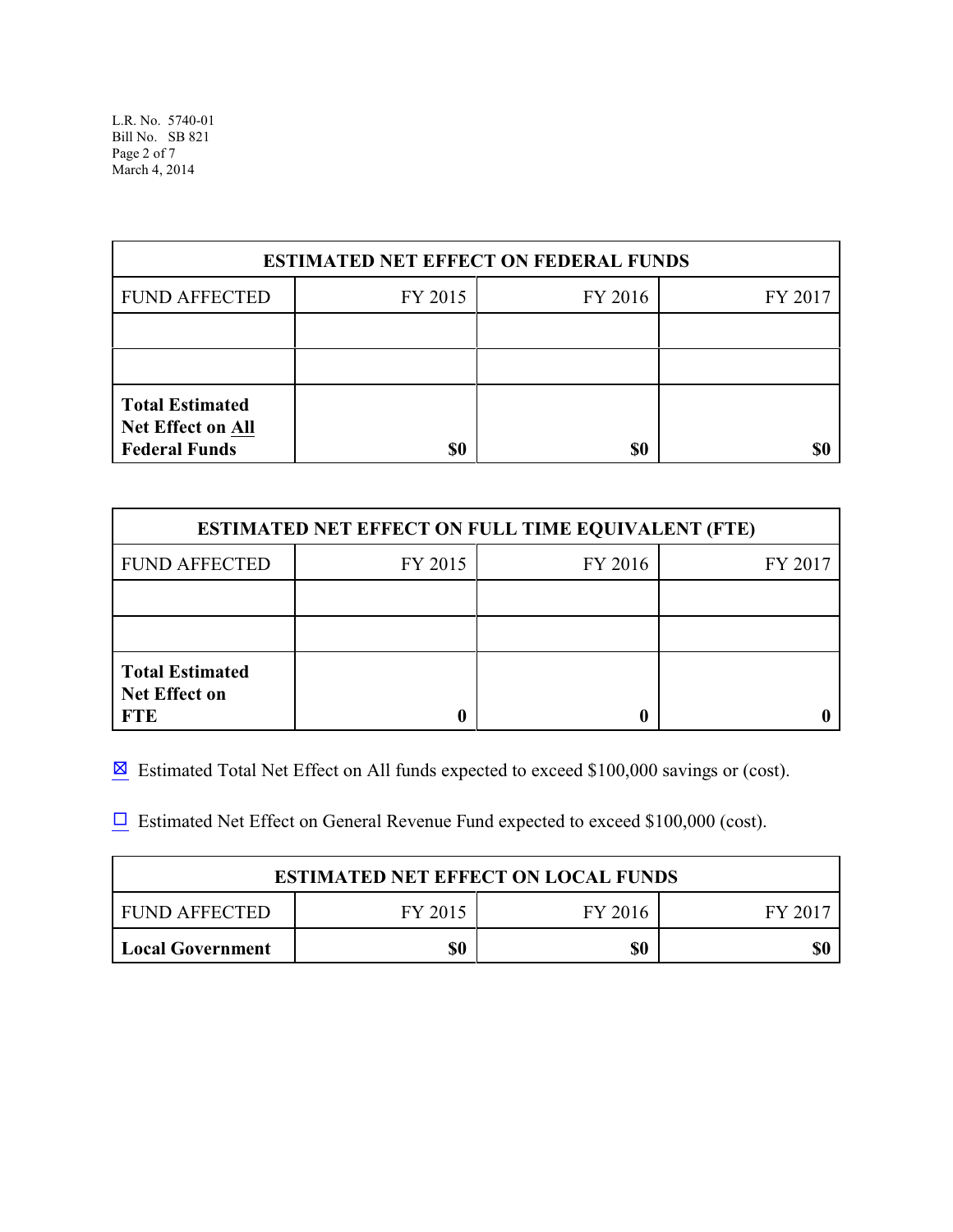L.R. No. 5740-01 Bill No. SB 821 Page 3 of 7 March 4, 2014

#### **FISCAL ANALYSIS**

#### ASSUMPTION

Officials from the **Office of the State Treasurer**, the **Office of the State Courts Administrator** and the **Department of Elementary and Secondary Education** each assume the proposal will have no fiscal impact on their respective organizations.

In response to a similar proposal from this year (HB 1572), officials from the **Department of Public Safety** - **Missouri Highway Patrol** assumed the proposal would have no fiscal impact on their organization.

Officials from the **Department of Revenue (DOR)** assumes this proposal requires a registration surcharge in the amount of \$5 to be added to each motorcycle registration fee charged by the Department for all new motorcycle registrations and all motorcycle registration renewals. Surcharges collected shall be paid to the state treasury to the credit of the motorcycle safety trust fund.

#### *Administrative Impact*

The following procedures will need to be implemented for the changes in this proposal:

- Procedures will need to be revised by a Management Analyst Specialist I requiring 40 hours at a cost of \$840 in FY `15.
- The Department's website will need to be updated. This will require ten hours for an Administrative Analyst III, at a cost of \$230 in FY `15.
- The Application for Missouri Title and License (DOR-108) will need to be revised. This will require 40 hours for a Management Analyst Specialist I, at a cost of \$840 in FY `15.
- The Application for Motor Vehicle License (DOR-184) will need to be revised. This will require 40 hours for a Management Analyst Specialist I, at a cost of \$840 in FY `15.
- The motor vehicle renewal notice will need to be updated for motorcycle renewals only. This will require ten hours for an Administrative Analyst III, at a cost of \$230 in FY `15.
- MVB testing for identified system modifications. Two hours for each system modification for a total of eight hours by a Management Analyst Specialist I at a cost of \$168 in FY `15.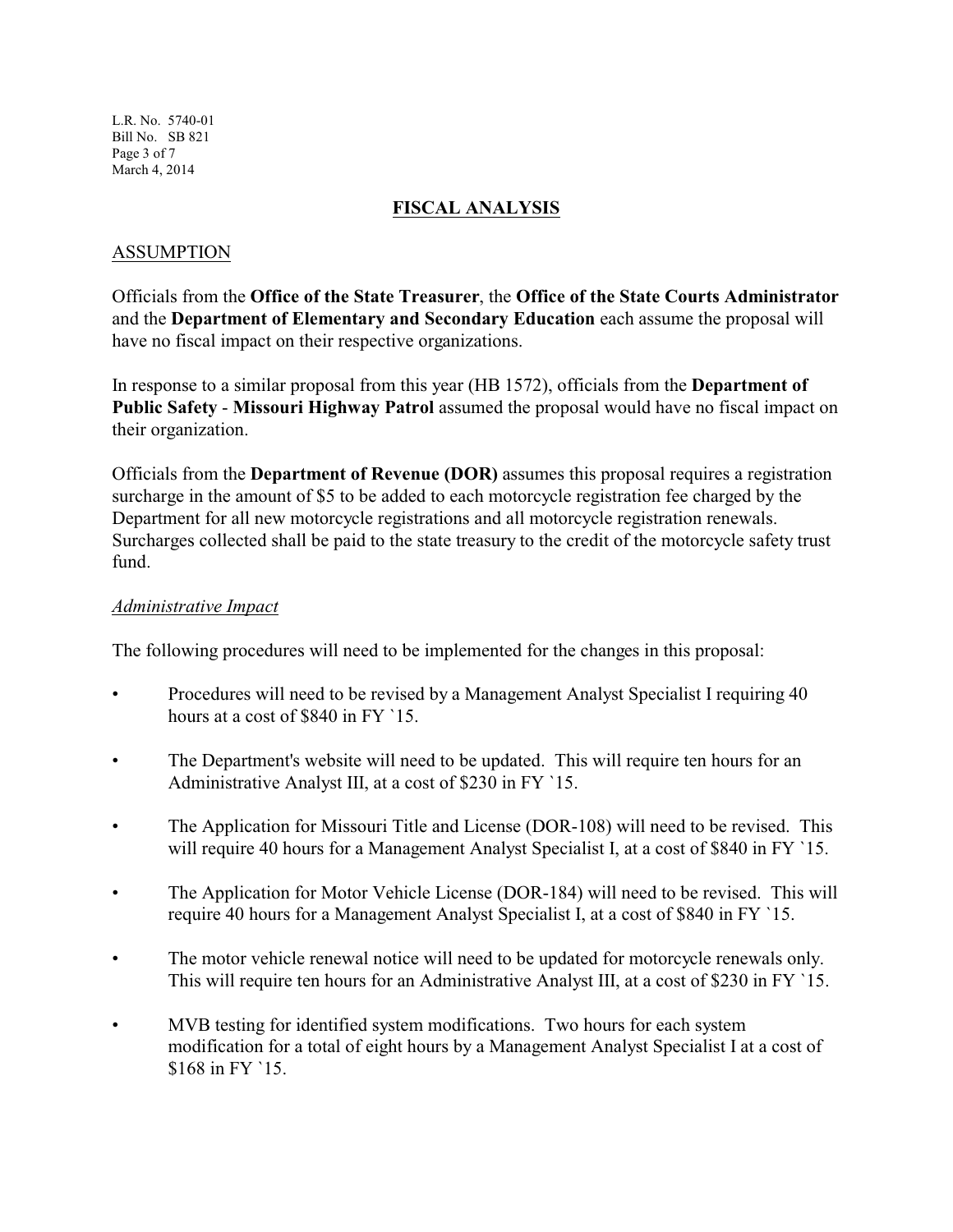L.R. No. 5740-01 Bill No. SB 821 Page 4 of 7 March 4, 2014

### ASSUMPTION (continued)

• OA-ITSD will require system modifications for a total of 328 hours at a cost of \$8,954 in FY `15.

In summary, DOR assumes a cost of  $$12,102$  (\$840 + \$230 + \$840 + \$840 + \$230 + \$168 + \$8,954) in FY 2015 to provide for the implementation of the changes in this proposal.

**Oversight** assumes DOR is provided with core funding to handle a certain amount of activity each year. Oversight assumes DOR could absorb the costs related to this proposal. If multiple bills pass which require additional staffing and duties at substantial costs, DOR could request funding through the appropriation process.

#### *Revenue Impact*

This proposal requires a \$5 surcharge to be applied to all motorcycle registrations issued or renewed. Motorcycles may be issued an annual or biennial registration. The Department assumes, based on the language, that the \$5 surcharged is to be a flat fee and will not change if a biennial registration is issued (\$5 for annual registrations or \$10 for biennial registrations).

DOR assumes this surcharge is to be collected regardless of the vehicle being new or used.

Currently, there are 139,948 registered motorcycles in the state of Missouri. All motorcycle registrations expire in April of the corresponding year. Based on prior Department research, on average, 57% of all registrations are biennial and 43% are annual.

Assuming all current motorcycle registrations are renewed in subsequent years the revenue increase from the \$5 surcharge is as follows:

## FY 15

There are currently 78,291 registrations that expire in April 2014. If 43% (33,665) of those that expire in April 2014 renew for one year until April 2015 (FY `15), the increase will be \$168,325 in FY `15.

There are currently 61,449 registrations that expire in April 2015 (two year registration from 2013) resulting in an increase of \$307,245 in FY `15.

Total for FY `15 - \$475,570 (\$168,325 + \$307,245)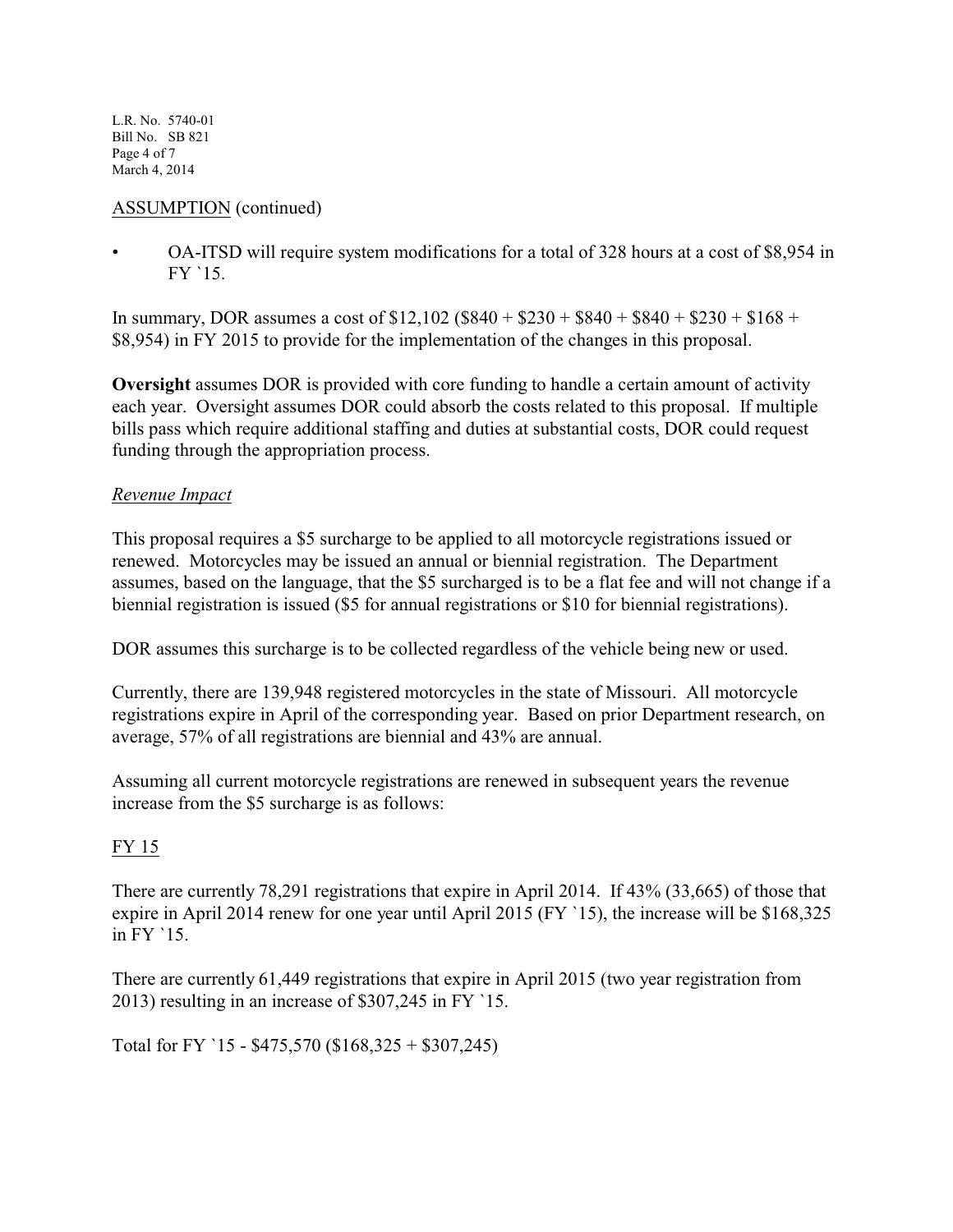L.R. No. 5740-01 Bill No. SB 821 Page 5 of 7 March 4, 2014

ASSUMPTION (continued)

# FY 16

If 57% (44,626) of the 78,291 registrations that expire in April 2014 renew for two years until April 2016 (FY `16) the increase will be \$223,130 in FY `16.

If 43% (40,899) of the 95,114 registrations that were renewed in April 2015 renew for one year until April 2016 (FY `16) the increase will be \$204,495 in FY `16.

There are currently 208 registrations that expire in April 2016 (FY `16) resulting in an increase of \$1,040 in FY `16.

Total for FY `16 - \$428,665 (\$223,130 + \$204,495 + \$1,040)

# FY 17

If 57% (54,215) of the 95,114 registrations that were renewed in April 2015 renew for two years until April 2017 (FY `17) the increase will be \$271,075 in FY `17.

If 43% (36,865) of the 85,733 that were renewed in 2016 renew for one year until April 2017 (FY `17) the increase will be \$184,325 in FY `17.

Total for FY `17 - \$455,400 (\$271,075 + \$184,325)

In summary, the Motorcycle Safety Trust Fund will generate a revenue of \$475,570 in FY 2015, \$425,665 in FY 2016 and \$445,400 in FY 2017.

For fiscal note purposes, **Oversight** will use the Department of Revenues estimate for revenue generated to the Motorcycle Safety Trust Fund. It should be noted the revenue generated may fluctuate in any given year depending on the number of registrants who obtain annual registrations or biennial registrations at previous renewals and how many new motorcycle registrations are obtained in any given year.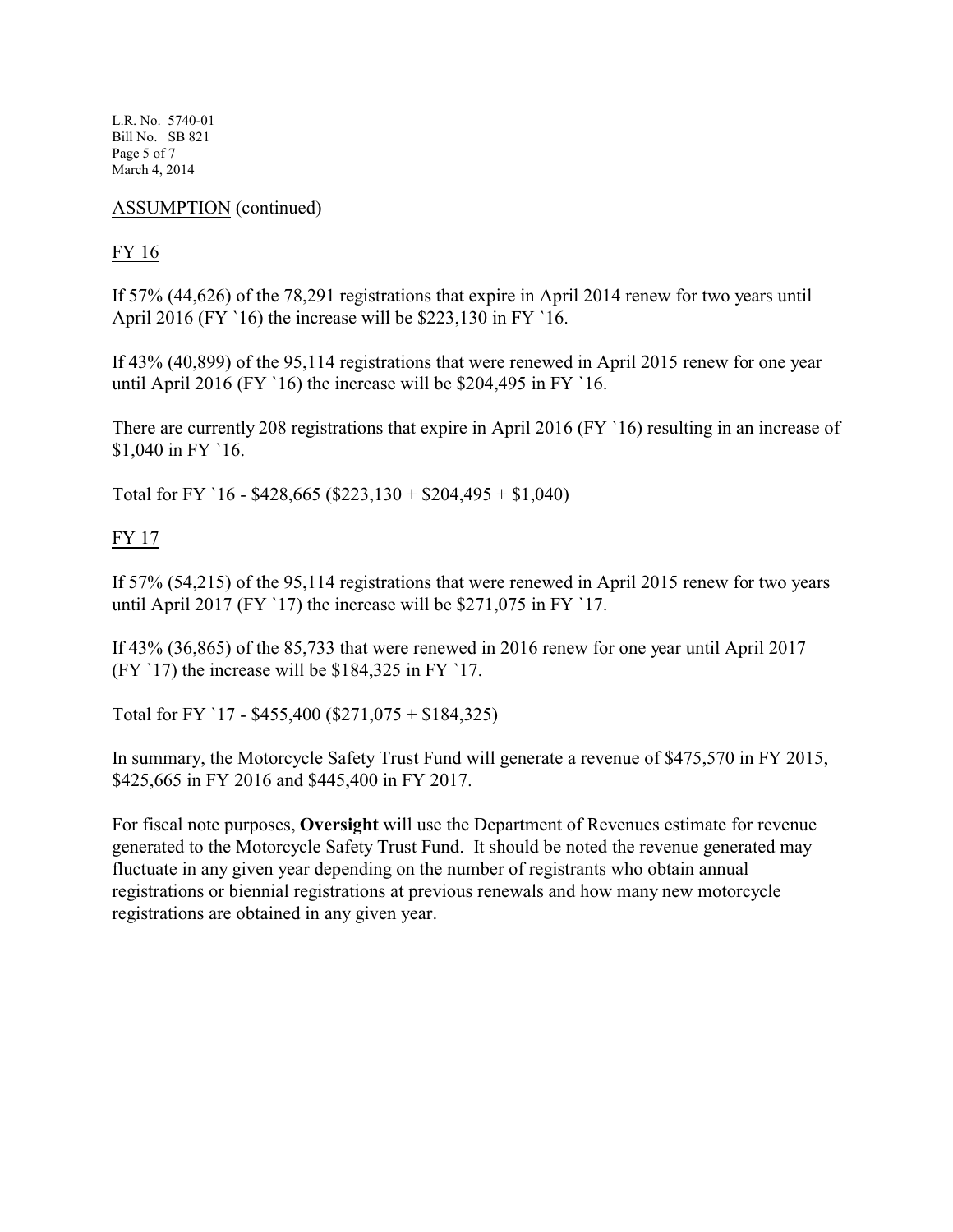L.R. No. 5740-01 Bill No. SB 821 Page 6 of 7 March 4, 2014

|                                                                                     | <u>\$0</u>                    | <u>\$0</u> | <u>\$0</u> |
|-------------------------------------------------------------------------------------|-------------------------------|------------|------------|
| FISCAL IMPACT - Local Government                                                    | FY 2015<br>$(10 \text{ Mo.})$ | FY 2016    | FY 2017    |
| <b>ESTIMATED NET EFFECT TO THE</b><br><b>MOTORCYCLE SAFETY TRUST</b><br><b>FUND</b> | \$475,570                     | \$428,665  | \$455,400  |
| Revenue - DOR<br>\$5 surcharge for motorcycle registration                          | \$475,570                     | \$428,665  | \$455,400  |
| <b>MOTORCYCLE SAFETY TRUST</b><br><b>FUND</b>                                       |                               |            |            |
| <b>FISCAL IMPACT - State Government</b>                                             | FY 2015<br>$(10 \text{ Mo.})$ | FY 2016    | FY 2017    |

### FISCAL IMPACT - Small Business

No direct fiscal impact to small businesses would be expected as a result of this proposal.

#### FISCAL DESCRIPTION

Beginning January 1, 2015, this proposal requires a \$5 surcharge to be added to each fee charged by the Department of Revenue for a new motorcycle registration and a motorcycle registration renewal with the moneys to be credited to the Motorcycle Safety Trust Fund to fund, upon appropriations, the Motorcycle Safety Education Program within the Department of Public Safety.

This legislation is not federally mandated, would not duplicate any other program and would not require additional capital improvements or rental space.